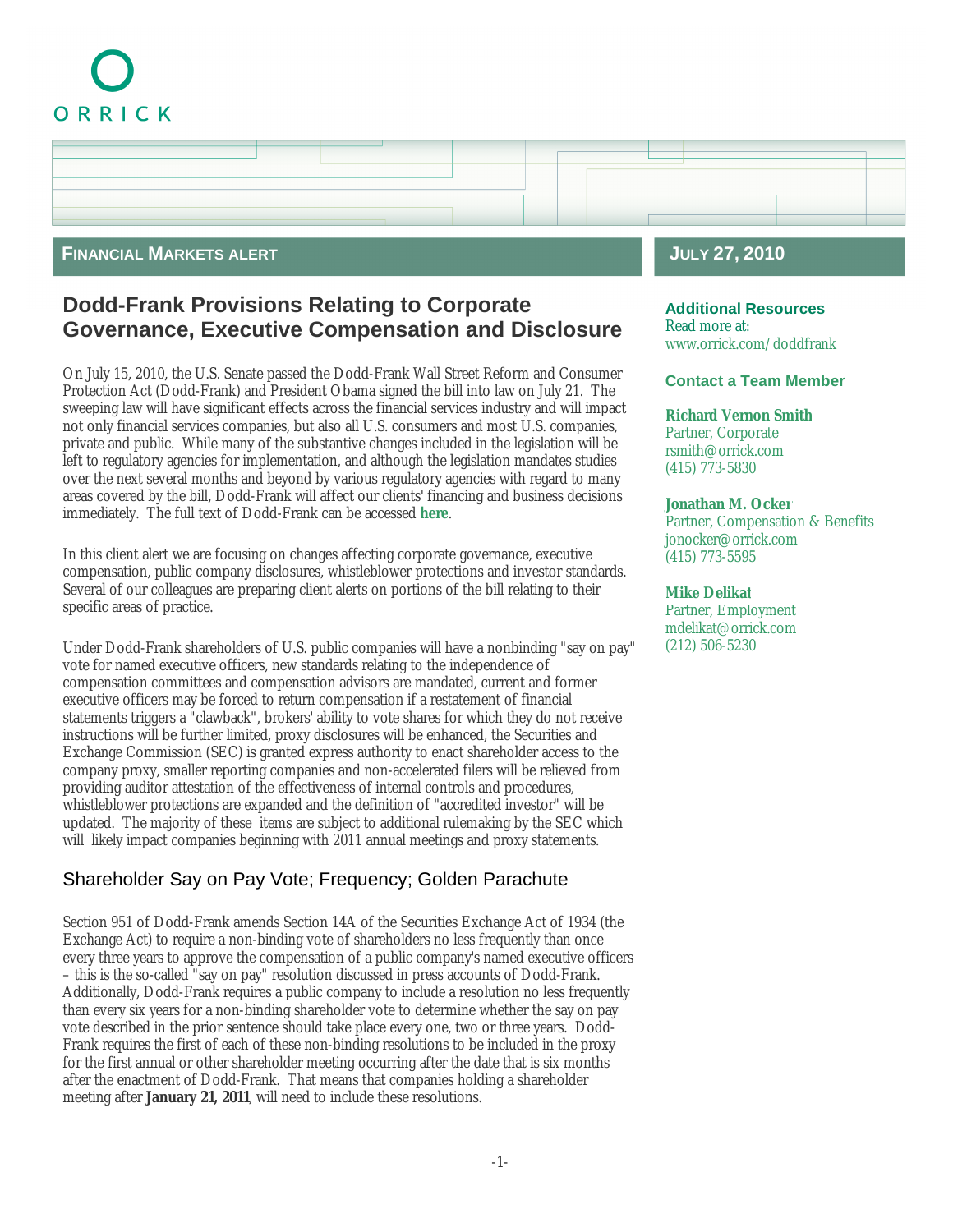In addition to the say on pay vote with respect to the compensation of the named executive officers, Section 951 of Dodd-Frank separately requires disclosure (the contours of which are to be determined by SEC rulemaking) of the terms of "golden parachute" payments to named executive officers in connection with an acquisition, merger, consolidation of an public company or a proposed sale of all or substantially all of the assets of an such public company. The disclosure must be contained in the consent solicitation or proxy in which shareholders are being asked to approve the acquisition, merger, consolidation of the company or a proposed sale of all or substantially all of the assets of the company in any meeting occurring on or after **January 21, 2011** (six months after the enactment of Dodd-Frank). The referenced proxy or consent solicitation must include a resolution for a non-binding shareholder vote to approve the golden parachute payments, unless such payments (or the agreements or understandings documenting the payments) have already been subject to a say on pay vote as described in the prior paragraph.

Additionally, Section 951 of Dodd-Frank authorizes the SEC to exempt, by rule or order, an issuer or class of issuer from all of the say on pay requirements described above and the section specifically orders the SEC to consider a disproportionate effect that the requirements may have on small issuers.

Finally, all institutional investment managers (such as the managers of most mutual funds) that are subject to Section 13f of the Exchange Act must report at least annually how they voted on any of the say on pay-related votes described above.

The combination of the new say on pay resolutions and the further limits on broker discretionary voting, described below, will further strengthen the influence of proxy advisory firms such as Institutional Shareholder Services and Glass Lewis as they issue voting recommendations.

**What to do:** Public companies should begin to prepare to include these resolutions for any meetings occurring after **January 21, 2011**. In addition, extra care and attention should be devoted to drafting compelling arguments for executive compensation arrangements (including a full description of parachute payments) in the Compensation Discussion and Analysis in the proxy that accompanies the first say on pay vote.

### Independence of Compensation Committee and Compensation Advisors

Section 952 of Dodd-Frank requires the SEC to act to require national securities exchanges and national securities associations to enact listing standards that prohibit the listing of equity securities for any issuer that does not have an independent compensation committee under the standards set forth in Section 952. Issuers that are controlled companies, limited partnerships, involved in bankruptcy proceedings, foreign private issuers or open-ended management investment companies registered under the Investment Company Act of 1940 may all be exempted from these new listing standards.

The standards set forth in Section 951 require that all compensation committee members be members of the board of directors of the issuer and "independent." The SEC's rulemaking shall require listing standards that consider factors such as the source of compensation of a member of the board of directors of an issuer, including any consulting, advisory, or other compensatory fee paid by the issuer and whether a member of the board of directors of an issuer is affiliated with the issuer, a subsidiary of the issuer, or an affiliate of a subsidiary of the issuer. Section 951 provides the SEC with authority to allow the exchanges to adopt listing standards that exempt a particular relationship from these rules as the exchanges determine is appropriate taking into consideration the size of an issuer or other relevant factors.

**What to do:** These requirements are substantially similar to current rules for audit committee independence under Rule 10A-3 so companies should review the independence determinations made with respect to the current or proposed members of their compensation committees to determine if the members would meet the current audit committee independence standards of Rule 10A-3 and their exchange.

Section 952 further provides that compensation committees of public companies may, in their sole discretion, hire compensation consultants, legal counsel or other advisors and that public companies must provide for appropriate funding, as determined by the compensation committee, for reasonable compensation of compensation consultants, legal counsel or other advisors. For annual meetings of shareholders (or special meeting in lieu of the annual meeting) occurring on or after **July 21, 2011**, Dodd-Frank will require proxy disclosure whether the compensation committee retained or obtained advice of a compensation consultant. Further disclosure will be required if the work of the compensation consultant has raised any conflict of interest, including the nature of such conflict and how the conflict is being addressed.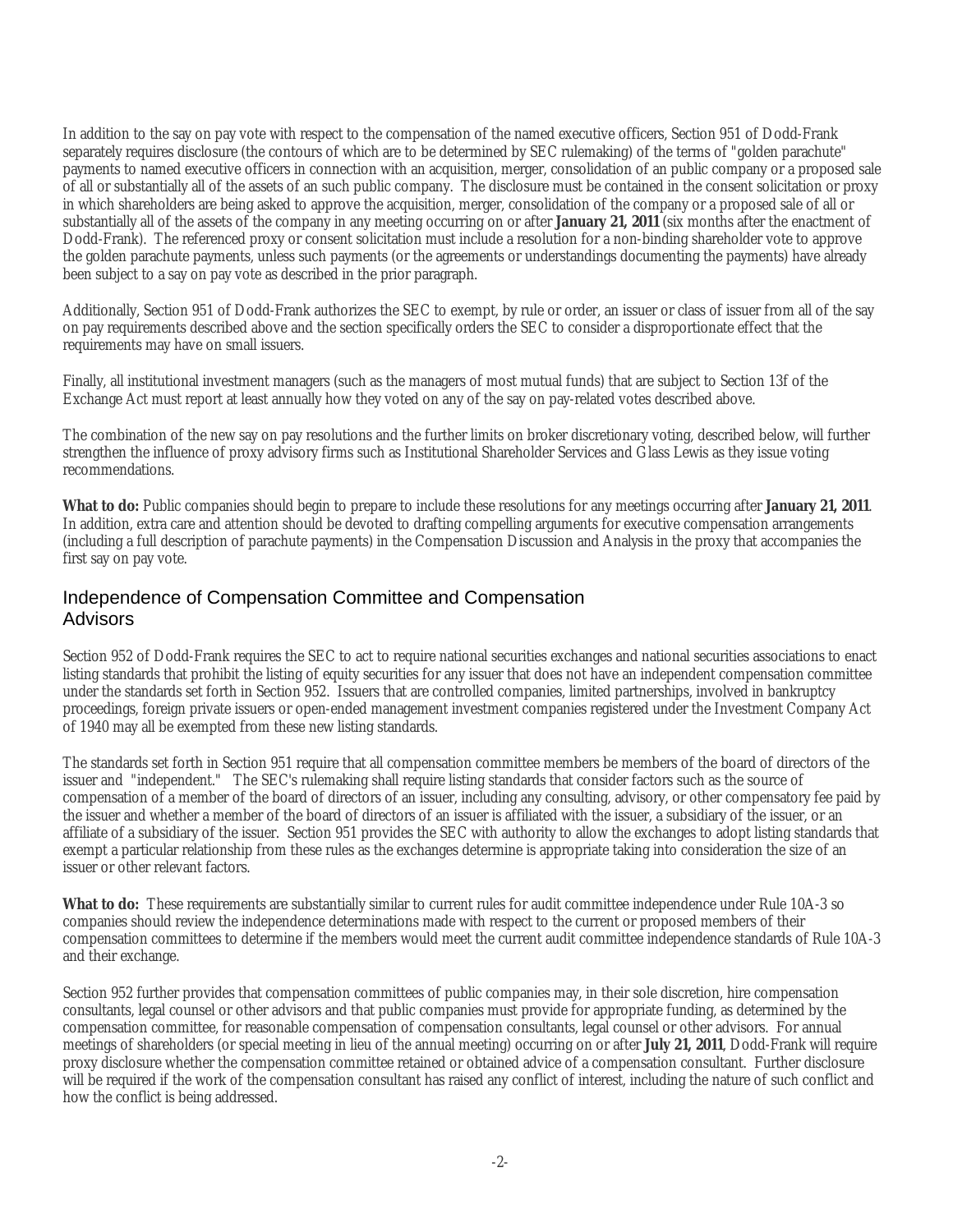Section 952 also requires compensation committees to consider standards to be adopted by SEC rulemaking when selecting compensation consultants, legal counsel or other advisors. The SEC's rulemaking should include factors that affect the independence

of such advisors including other services provided by the advisor to the issuer, the amount of fees received by the advisor as a percentage of total revenue of the advisor, conflict of interest policies of the advisor any business or personal relationship between the advisor an a member of the compensation committee and any stock of the issuer owned by the advisor.

**What to do:** Companies should review the current advisors to the compensation committee to consider the potential disclosures that may be required by SEC rulemaking implementing this section as the disclosures will likely go beyond those already required by Regulation S-K Item 402(e). They should also review the charter of the compensation committee to ensure that it provides the authority to hire advisors.

### Additional Proxy Disclosures

Sections 953, 955 and 972 of Dodd-Frank direct the SEC to issue rules relating to various disclosure items in public company proxies. The effective dates of these new rules will be contained in the final SEC adopting releases. These new SEC rules will include disclosures concerning:

- the relationship between pay and performance;
- pay comparisons between the total annual compensation paid to a company's chief executive officer and all the median annual compensation of other employees;
- hedging activities by insiders; and
- board structure and leadership.

**What to do:** Issuers should monitor closely the SEC rulemaking with respect to the pay comparison, as considerable time, expenditures and effort are currently required to determine the proper disclosure of the total compensation of the named executive officers, and the expansion of this effort to include comparable calculations for all non-CEO employees will require significant care and effort. Companies should pay close attention to the SEC rulemaking in this area to see how the calculation of total compensation by all employees is to be carried out.

The additional disclosures required by Section 972 with respect to board leadership structure do not appear to be materially different than those imposed by the SEC in the late 2009 adoption of Regulation S-K Item 407(h).

Item 402 of Regulation S-K already includes a discussion of hedging policies as one of the items that companies should discuss in their Compensation Discussion and Analysis; however, such policies or discussions may have been limited to named executive officers.

**What to do:** Dodd-Frank expands hedging disclosure to cover policies applicable to all employees and directors, so companies will need to update their proxy disclosure to describe the policy, if any, applicable to these additional groups. Many companies have adopted insider trading policies that prohibit hedging transactions by officers and directors in company shares – they may want to consider whether these prohibitions should be broadly applied to all of their employees.

### Compensation "Clawback" Provisions

Section 954 of Dodd-Frank requires that the SEC adopt rules to require national securities exchanges and national securities associations to enact listing standards that will require issuers (1) to provide disclosure of compensation policies relating to incentivebased compensation and (2) to enact clawback policies that allow issuers to recover any incentive-based compensation from current or former executive officers for the prior three years in the event of a financial restatement due to material noncompliance with any financial reporting requirement under the securities laws. The effect of Section 954 will be that all companies listed on a national exchange will be required to have a clawback policy covering all current and former executive officers – the prior rules only required companies to seek recoupment from the CEO and the CFO. The amount of the recovery would be equal to the difference between the amount of incentive-based compensation received and the amount that should have been received under the restated financial results. Unlike current Sarbanes-Oxley clawback rules, Dodd-Frank does not require misconduct by the company or its executives to trigger the clawback and it expands the clawback to look back three years rather than one.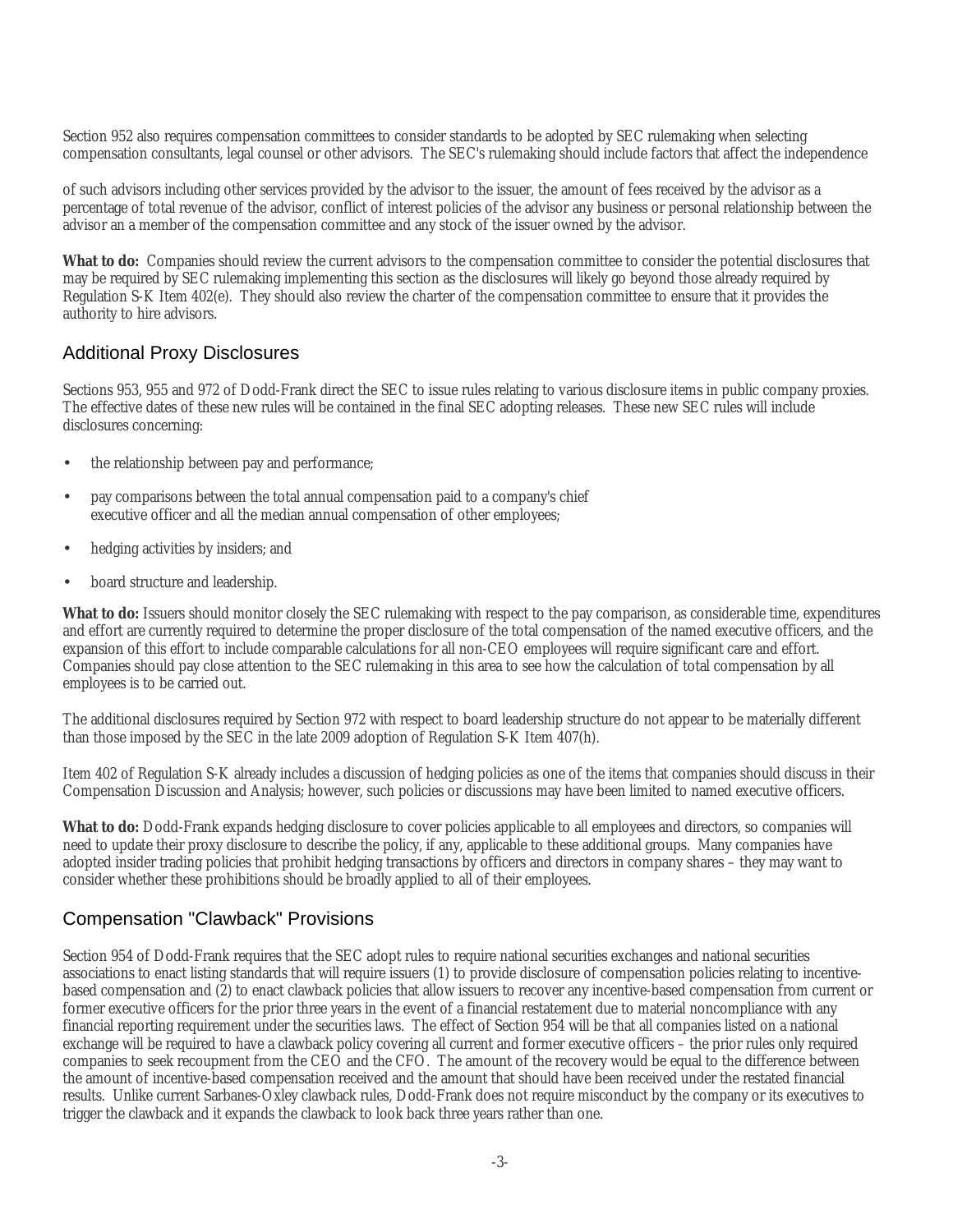**What to do:** Those companies that have adopted clawback policies with conduct standards will need to amend the policies to broaden their scope and make other changes to ensure they comply with the SEC rules as adopted.

## Broker Discretionary Voting

Brokers will face additional limits on their ability to vote shares in the absence of direction from beneficial owners under Section 957 of Dodd-Frank. In 2009 the NYSE already eliminated this "discretionary voting" for uncontested director elections and Dodd-Frank will expand these limits to prevent discretionary voting by brokers for shareholder votes with respect to executive compensation or "any other significant matter."

**What to do:** In 2010 most companies already evaluated the impacts of the NYSE rules on their proxy strategy – they should revisit this strategy again in light of the new say on pay votes described above and this expansion of the limits on brokers' discretionary voting.

# SEC Authority to Enact Shareholder Access to Company Proxy

For many years the SEC has considered ways to expand shareholder access to the proxy materials sent by issuers to include shareholder-nominated director candidates. These considerations have led to several SEC rule proposals but have not yet resulted in definitive rules. Section 971 of Dodd-Frank grants the SEC explicit authorization to issue rules to permit shareholder use of an issuer's proxy solicitation materials for the purpose of nominating individuals to the board. Like, Section 951 of Dodd-Frank, this section also authorizes the SEC to exempt, by rule or order, an issuer or class of issuer from all of the proxy access rules and the section specifically orders the SEC to consider a disproportionate effect that the requirements may have on small issuers. On July 14, 2010, the SEC issued a concept release on the U.S. proxy system which can be found **[here](http://www.sec.gov/rules/concept/2010/34-62495.pdf)**.

# Relief Relating to Auditor Attestation of Internal Controls

Section 989G of Dodd-Frank provides a permanent exemption of the auditor attestation of the effectiveness of internal controls requirements of Sarbanes-Oxley Section 404(b) for non-accelerated filers (including smaller reporting companies). Since the adoption of Sarbanes-Oxley Section 404(b) in 2003, the SEC has granted a number of temporary exemptions to smaller companies. Dodd-Frank provides the permanent relief for non-accelerated filers that many were hoping for.

### Additional Disclosures and Prohibited Pay Arrangements for Covered Financial Institutions

Section 956 of Dodd-Frank provides enhanced disclosure obligations and prohibits certain pay practices for "covered financial institutions" – which includes depositary institutions, broker-dealers registered under the Securities Exchange Act, credit unions, investment advisors, Fannie Mae, Freddie Mac and any other institution included by the rules of Federal regulators -- so long as such institution has assets greater than \$1 billion. The disclosures, which must be made to Federal regulators, include the structure of incentive-based compensation arrangements which provide executive officers with "excessive compensation" or could lead to material financial loss by the institution. The section further authorizes Federal regulators to enact rules (and mandates that such rules be prescribed within nine months of the enactment of Dodd-Frank) to prohibit any types of incentive-based compensation arrangements that regulators determine encourages inappropriate risks by covered financial institutions. The contours of these disclosures and compensation prohibitions will be determined through extensive rulemaking by a number of Federal regulators and covered financial institutions should pay attention to the progress of these regulations in the coming months and years.

### Accredited Investor Standards

Section 413 of Dodd-Frank requires the SEC to modify its rules under the Securities Act of 1933 (Regulation D) regarding the definition of "accredited investor." The accredited investor definition is amended to exclude the value of a person's primary residence when applying the \$1 million individual net worth test. This change became effective on July 21, 2010, with no transition period or grandfathering for private offerings that are in progress on that date but not yet completed. Section 413 of Dodd-Frank also requires the SEC to undertake a review of the other portions of the accredited investor definition in light of the economy and other factors and to implement new rules following such review if it determines that other changes are necessary in order to protect investors and the public interest.

**What to do:** Companies issuing securities to investors who are natural persons in private placements should immediately review the procedures in place for determining whether such investors are "accredited" under Regulation D.